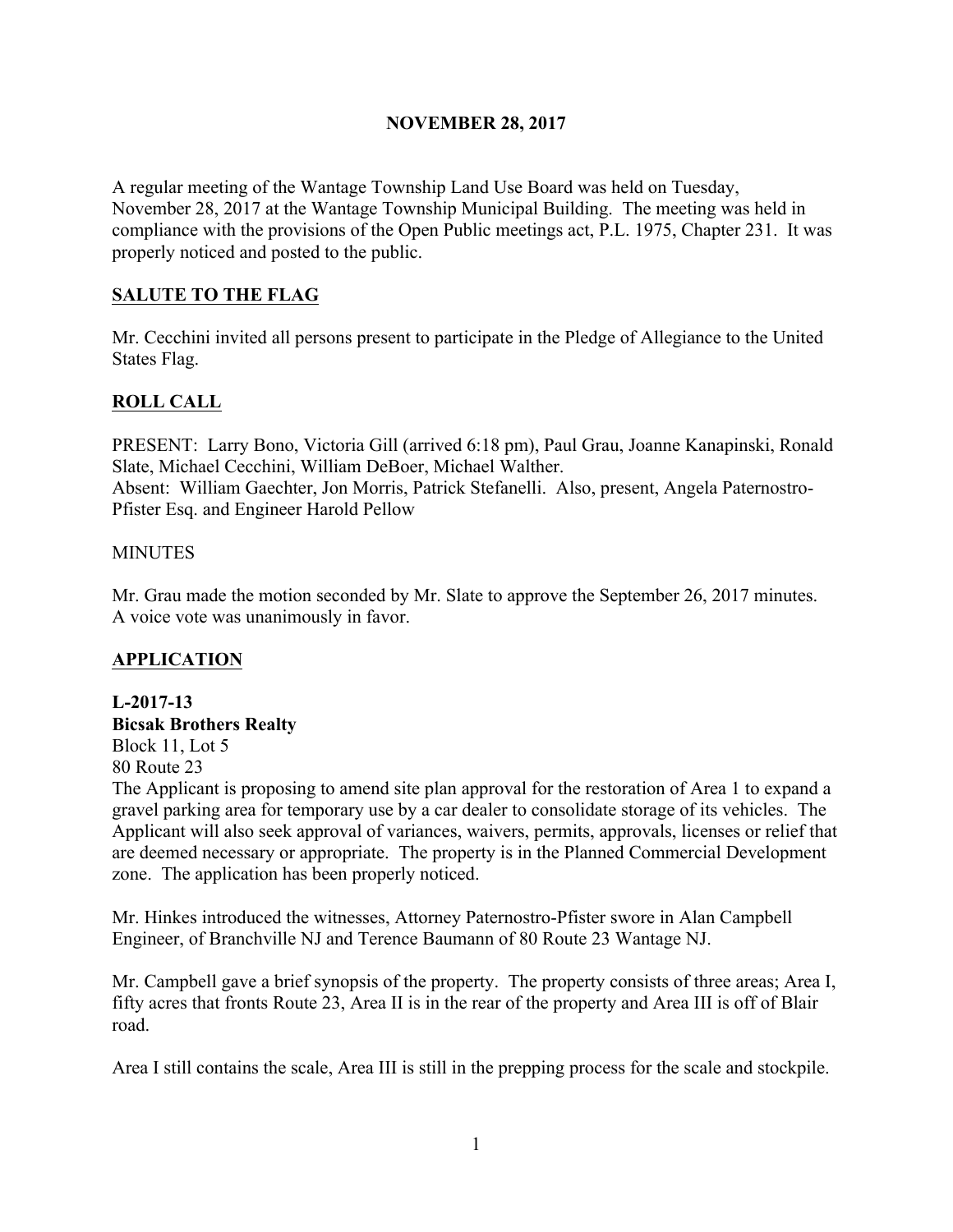They hope to have Area III ready for the scale in a year. After the scale is moved, they propose to leave the area gravel to be used as a staging area for construction in the future.

They will maintain a berm, and are proposing an access road of gravel. It will be large enough for a car carrier to turn around and unload. The proposed site will be able to hold 575 cars parked conventionally, more if the cars are stacked.

Mr. Bicsak is proposing a 670' x 330' gravel parking area to be used as new and used car parking. The cars will be delivered during daylight hours only. It will be for the dealerships, there will be no public access.

Mr. Baumann stated Eric Nielson and Bill Snouffer will consolidate the autos in Wantage Plaza, Route 565 Ames, and the Hyundai Dealership. The area will store between 400 – 500 vehicles, in 10 x 20-foot stalls. The plan to have one central location. The storage will be temporary, 1 ½ - 2 ½ years. If plans for the property change prior to that time, they will come back to the Board for approval to move the cars. Mr. Cecchini asked if property plans change, will Mr. Nielson and Mr. Snouffer be in the same predicament they are in now. Mr. Baumann explained there are other areas on the property they will explore for long term storage.

Mr. Cecchini asked if the cars will be stored in front of the berm, and stated there will be no buffering from Route 23. Mr. Pellow reminded Mr. Campbell and Mr. Baumann that a landscape berm must be installed back along Route 23. Mr. Cecchini looked for confirmation that the car dealerships understand the situation is temporary. The Township does not want this prime real estate in town used for auto storage.

They discussed Mr. Pellow's report. He reiterated auto storage is not permitted in the PCD Zone. A variance will be needed to park on gravel. Mr. Pellow asked for the elevations to be shown on the map. Mr. Pellow discussed areas that need topsoil, seeding and mulch. He also asked for the number of vehicles, aisles and spaces to be shown on the plans. Mr. Pellow does not think any cars should be moved on to the property unless all the conditions are met. Mr. Cecchini asked the Board and Mr. Pellow if conditions can be approved by Mr. Pellow. The Board and Mr. Pellow agreed.

Mr. Campbell presented Exhibit A; an Area I restoration, dated 2017 with a revision of 10/12/2017, the exhibit shows the parking configuration. That exhibit satisfies one of Mr. Pellows conditions.

Ms. Kanapinski asked for a timeline for the conditions. Mr. Baumann specified the agreement states the parking lot must be completed in 10 business days from the approval.

The Board agreed, all conditions must be met before any cars can be parked there.

Mrs. Kanapinski asked for a berm to lessen the visual affect. Mr. Baumann suggested pine trees, to be planted in the spring.

Mr. Bono asked if the area will be secure. Mr. Baumann said the area will have a gate.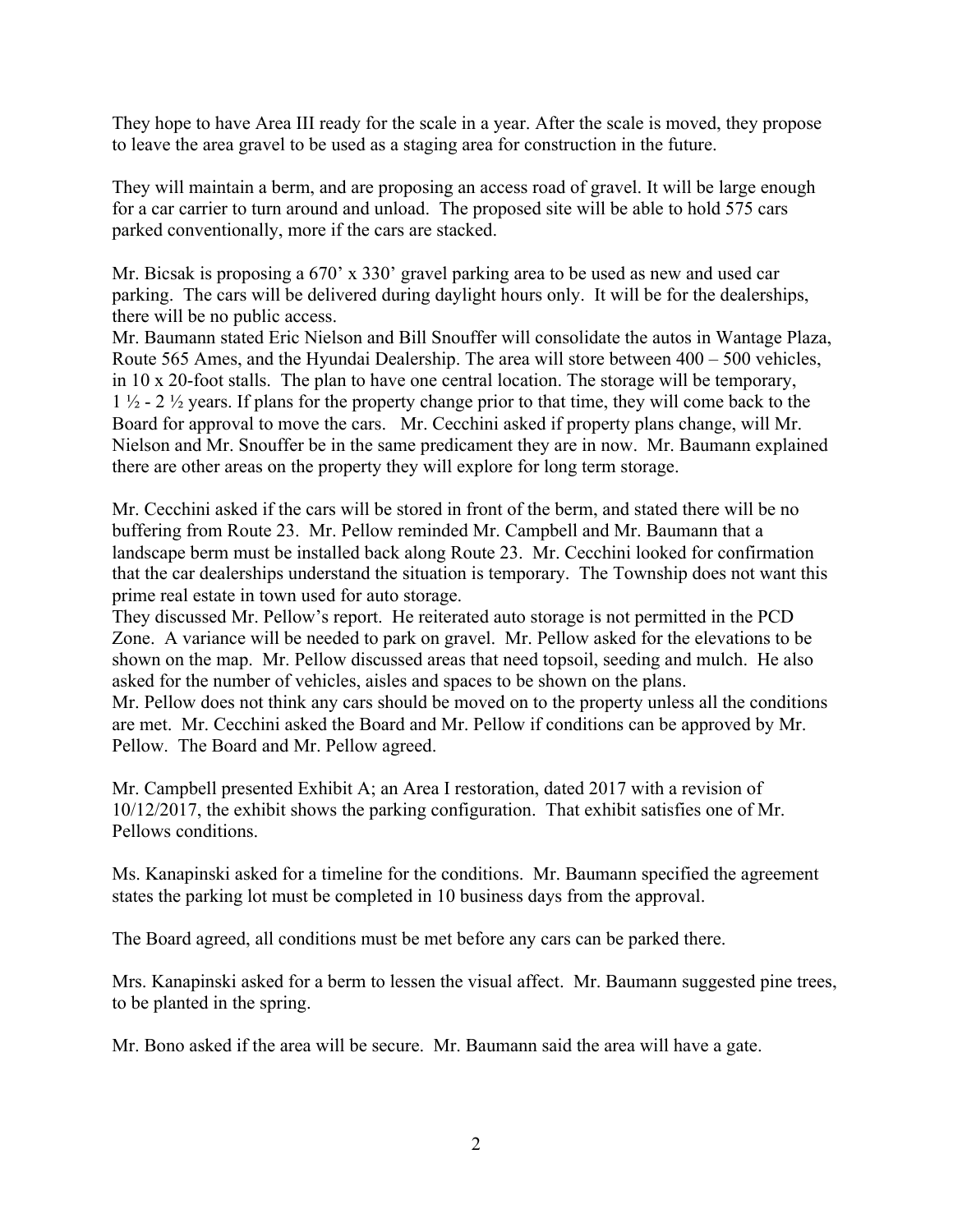Mr. DeBoer asked if the gravel parking will set a precedence. Mr. Pellow said the parking is temporary. Mrs. Kanapinski replied if anyone was to come before the Board for a shopping center, paving is a necessity for public safety.

Mr. Cecchini closed the application to the Board and opened it to public. There being no comments or questions. Mr. Cecchini asked for a motion.

Mr. Cecchini said another condition of approval is the satisfaction of the outstanding third and fourth quarter sewer fees. Mr. Baumann agreed to the condition.

Mr. Hinkes listed the positive criteria as itis being set up for parking lot already, and it satisfies the negative criteria by having less impact and less activity than anything else on the property.

After some discussion Mr. Baumann agreed to the condition of two years followed by a review for a one-year extension.

Mr. Pellow requested for a stop sign at the end of the access drive as a condition.

Mr. Grau made the motion to approve with the conditions discussed, Mr. DeBoer seconded the motion.

Ayes: Bono, Grau, Kanapinski, Slate, DeBoer Cecchini. Nays: Walther. Abstain: Gill.

## **L-2017-08**

**Homeland Towers** Block 1.02 Lot 9.02 380-390 Route 284 Attorney Richard S. Schkolnick stated he represents Homeland Towers, LLC in support of a 120-foot telecommunications tower for a D-3 conditional use variance, and preliminary and final site plan approval. No new notice is necessary.

Richard Schkolnick reviewed his witness list from last month

Mr. Dave Collins testified they complied with all federal emission and health standards. Frances Boschulte testified on both coverage and capacity issues, as a radio frequency expert. Civil Engineer Robert Aiello, will testify on the movement of the antenna. Paul Ricci Professional Planner, will present new photo testimony.

Mr. Schkolnick discussed a monopine design. Our ordinance states the pole can be 80 feet from the street and 40 feet from the side line. He discussed the difference in what is proposed and what is allowed, in the northern part of the property they are 481 feet to house, 324 feet is allowed.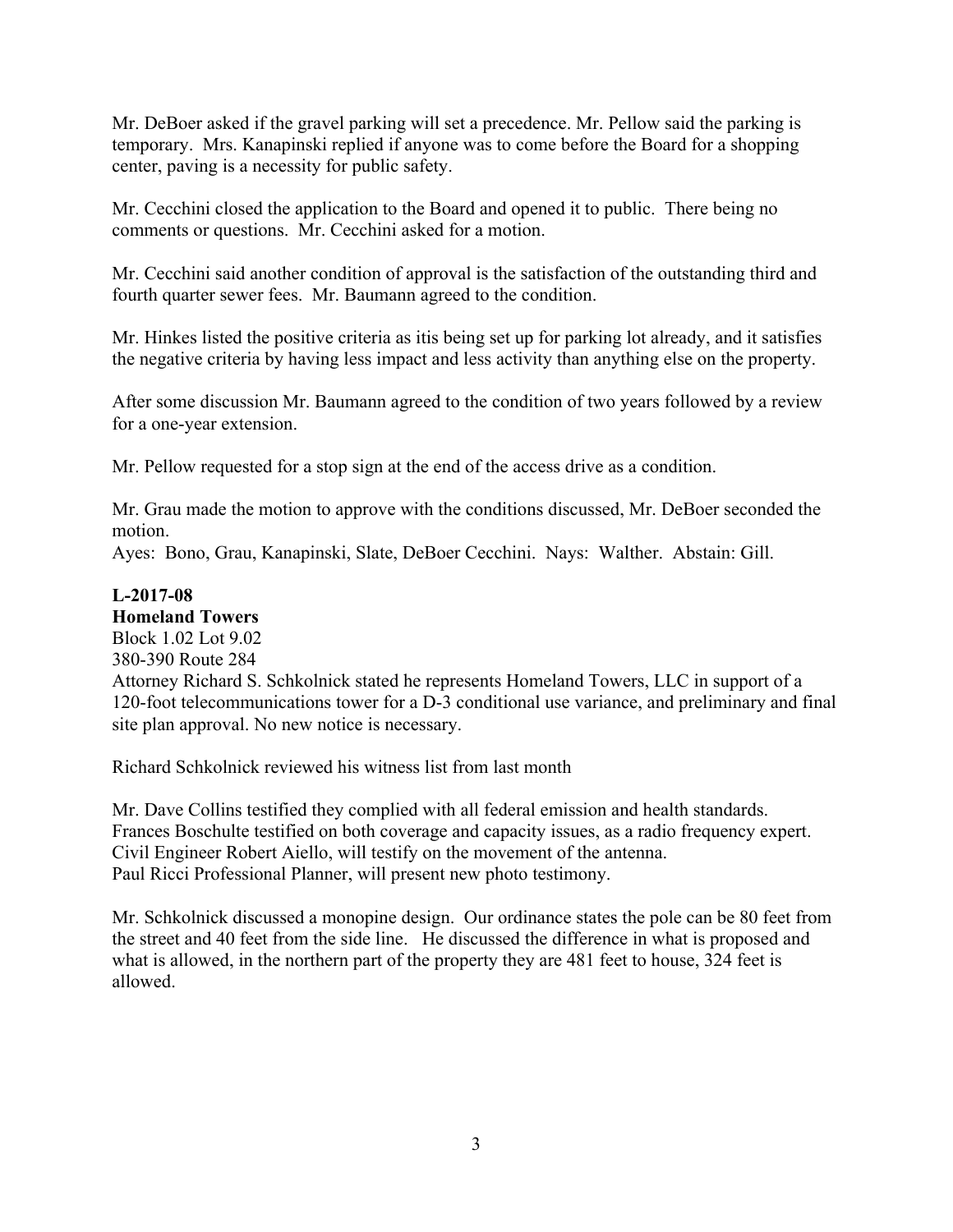He recalled the civil engineer Robert Aiello. Mr. Aiello presented two new exhibits. Exhibit A9 AP1 Sheet Drawing number ZD-3A dated 11/14/2017 is an updated survey and two drawings

Exhibit A10 AP2 There is no drawing number, titled Boundary and Partial Topographic Survey Plan, last revised 11/03/2017.

He discussed the wetlands on the property and surrounding the property. Drawing ZD-3A showed the comparison between the original plans and the new plans with the new pole, driveway and trees. The drainage has not been completed at the new site. Site Plans will be submitted upon approval of the application.

Exhibit A9 titled AP, show the separation distances between the proposed tower and the closest homes.

Exhibit A10 AP2, explains the setback to the side line and the front yard.

Mr. Aiello showed the new pole as close to the existed wooded area, so the monopine pole will be less conspicuous.

He went on to describe the topographic differences in comparison to the two different locations.

He discussed landscape screening that will benefit the house to the north.

Mr. Cecchini opened the application to the public related to Mr. Aiello's testimony.

Mr. Jeff Kuchta of 383 Route 284, asked what is the height of the barn, and how will that screen the 120-foot pole. Mr. Aiello explained the screening is for the base of the pole, not the pole. Mr. Kuchta asked what the setback is for a daycare. He said his wife runs a daycare and there is an international setback for daycares. Ms. Paternostro-Pfister explained only an expert could provide testimony, he could only ask questions. Mr. Aiello explained the setbacks from the location of the proposed tower to Mr. Kuchta home, as well as the rental home located on the property where the tower is proposed.

Mr. Cecchini closed the application to the public, and opened it to the Board.

Mr. Pellow testified the members of the land use board received copies of the Wantage Township cell tower ordinance in their packets.

Frances Boschulte gave a recap of her testimony from last month.

She presented Exhibit A1 Verizon wireless existing coverage and discussed coverage gap, as well as capacity need. The proposed height at 120 feet will fill the coverage gap. The 80-foot height will not fill the need, due to the terrain. Ms. Boschulte discussed areas along Bassets Bridge, Route 665 and Lake Wallkill Road. She spoke of the number of people affected and the average daily traffic along Route 284, Bassets Bridge, Lake Wallkill Road and CR 665. Ms. Boschulte counted the number of homes she could see on Google map, there were 76 homes. She reminded the room of her testimony regarding landlines and the usage of cell phones and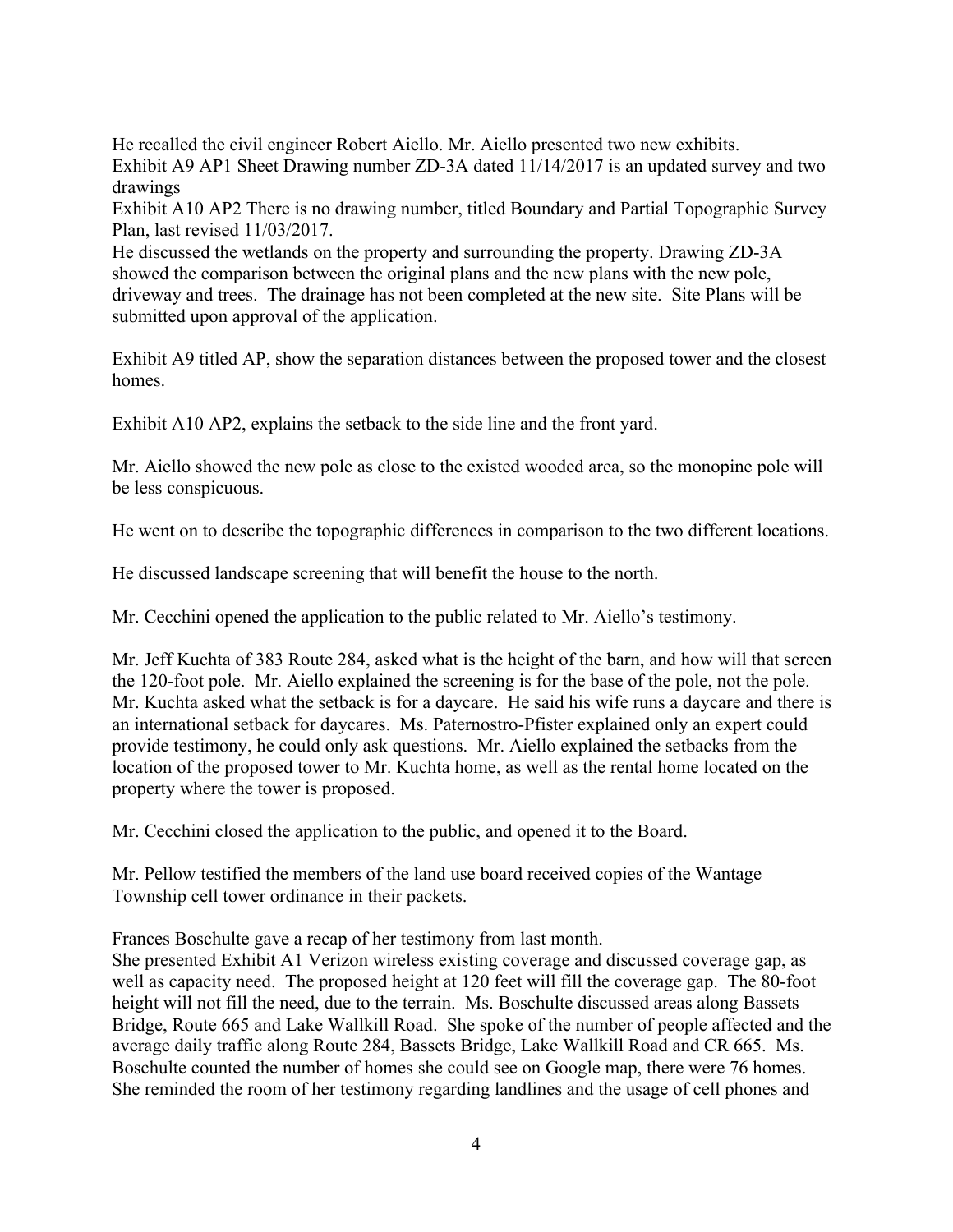other devices. She repeated her testimony regarding the present cell towers and the four locations that were also included in the study.

Mr. Cecchini asked how the wildlife refuge will be affected, Ms. Boschulte explained the refuge does not have coverage and this tower will aid the hikers and emergency personnel. Mr. Cecchini opened the application to the board. Mr. Grau asked how can he speak to his son and daughter in other states, if there are not towers every three miles. Ms. Boschulte explained how radio waves and landlines work. Mr. DeBoer asked about the future of wireless phones. Ms. Boschulte stated cell towers will be around for the foreseeable future. The phone itself is not a strong enough receiver to receive a signal from satellites.

Mr. Cecchini closed the application to the board and open it to the public

Joanne Tracy asked how does one establish need.

Ms. Boschulte explained it is a matter of physics and signal strength, inside and outside homes in the area. The industry standard is a 2% drop calls. You can have three bars on your phone and not have reliable service. In this area we have a coverage issue and a capacity issue. Ms. Tracy asked if they used a survey to find out about reliable service. Ms. Boschulte explained that a scientific means must be used.

Mr. Bono asked if the area of the map with unreliable coverage has grown, with the increase in users. It was explained to him, what use to be reliable is now at capacity.

Jeff Kuchta asked how many people it would service. Ms. Boschulte explained 308. He explained a variety of people have Verizon, AT&T and T- Mobile, none of the neighbors have service issue. Mr. Kuchta questioned other properties in the area that he felt could be used instead of the proposed property, such as Lott Road Recreation Area and the Wildlife Preserve. Ms. Boschulte explained the issues with those properties, as to why they could not be used. Ms. Boschulte explained the challenges of Route 284 because of the hills, valleys and bends in the road. She explained she does not know how many people traveling the road carry Verizon, T- Mobile or AT&T. Mr. Kuchta inquired about nodes. Ms. Boschulte explained nodes are used in high population areas, nodes do not cover very far, maybe 500 feet. They are low to the ground and there is no emergency backup. If there is a power loss the DAS network will not work. They do not work in hilly terrain. Mr. Kuchta asked when the system reached capacity. Ms. Boschulte discussed Exhibit A4 dated January 2017, she showed a steady increase in traffic, reaching capacity in June or July 2017. She explained regardless of summer there has been a steady increase since January 2017.

Mike Clark asked what is the height of the tower in Quarryville. Ms. Boschulte responded 99 feet, then Mrs. Boschulte gave an explanation on the flow of the radio waves from Quarryville and the proposed tower. Mr. Clark stated there are still obstructions between Quarryville & the proposed tower. She explained the signal can get through trees, not mountains.

Mr. Cecchini closed the application to the public and open it to the Board.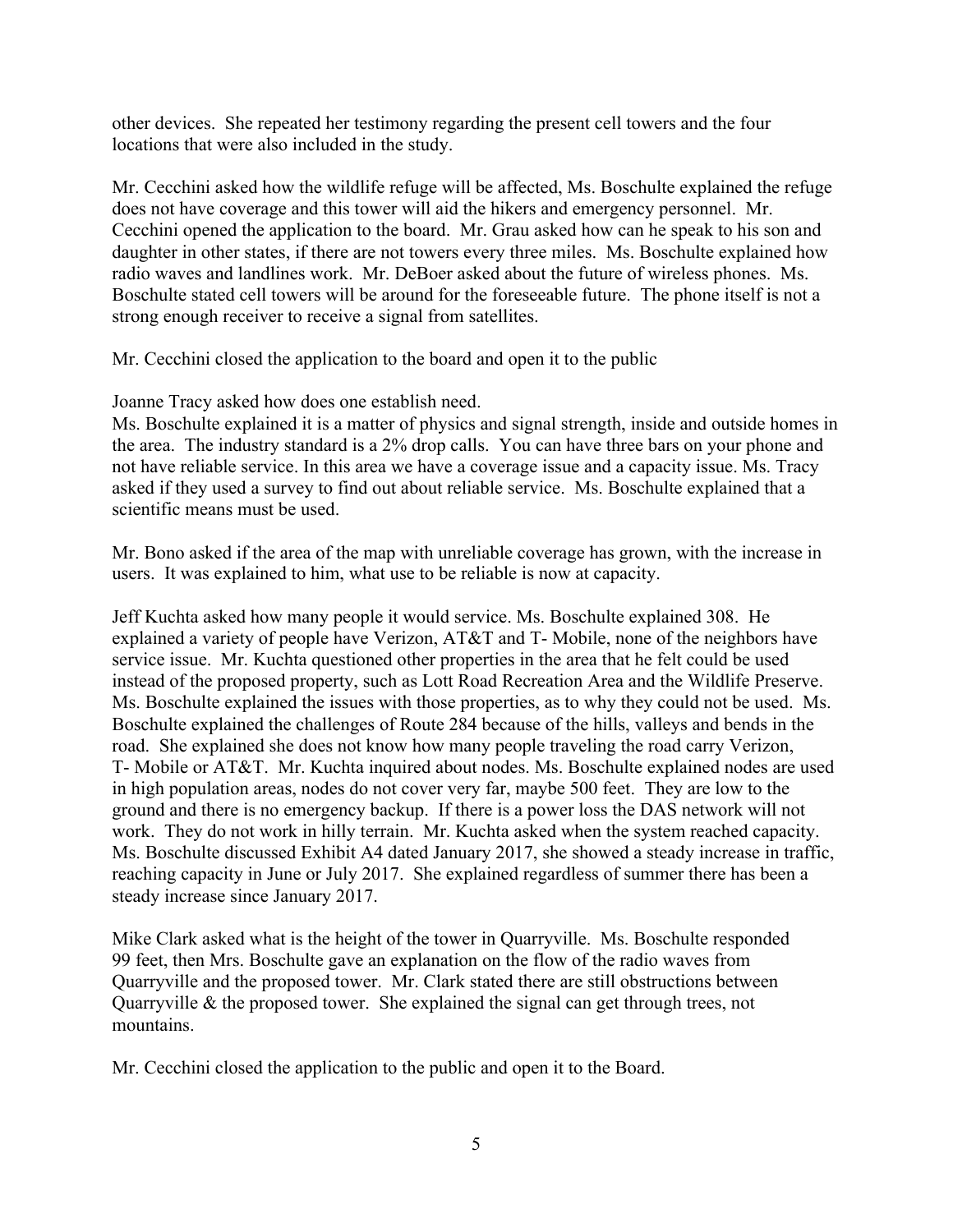Mr. Cecchini made a statement regarding the inexperience of the public regarding cell towners, and the understanding necessary by the board and the professionals, for something affecting the resident's lives.

Ms. Gill asked if the Wantage Township Recreation Fields was considered as a possible site, Mr. Cecchini explained the radio waves have a problem getting around corners, as discussed last month. Ms. Boschulte explained the location is south and blocked by a hill, it will not offer the same coverage.

Mrs. Kanapinski wondered if there was a difference between cell phone usage and going online. Ms. Boschulte said it depends on how you get online; wifi or data. Ms. Boschulte explained using an app. or downloading a picture or movie requires a higher signal strength than a text message.

Ms. Paternostro-Pfister swore in Vincent Xavier Courtland Manor NY Regional Manager for Homeland Towers. Mr. Xavier stated he did speak with a different property owner about a location with an already existing tower on a silo.

Mr. Schkolnick recalled Paul Ricci LPP. Mr. Ricci recapped the information discussed last month. Mr. Ricci believes the ordinance promotes stealth technology. Exhibit A11 dated 11/14/2017 showed a proposed monopine as fitting into the landscape better. The photos displayed the pole from various locations along Route 284. The photos also depicted cell towers that were designed to match the sky as well as the original monopole. Exhibit A12 is a photo of the picture taken from November 11, 2017 of the balloon test. The picture compares Exhibit A9, the original balloon test, on the original site, versus the balloon test on the new proposed site. After seeing the photographs, Mr. Ricci suggests the monopine. The new site is clearly a better alternative, the property meets the setbacks as well as the height requirements for an eighty-foot pole. It satisfies the negative requirements, as it does not pose health risks or create new population demand. The courts agree, a height increase in the tower, the benefits outweigh the detriments.

The new site is the furthest from the road without encroaching wetlands.

Mr. Cecchini opened the application to the public

Jeff Kuchta also took pictures the day of the balloon test. Ms. Paternostro explained to Mr. Kuchta that he cannot submit evidence. He can ask questions of the expert, but cannot submit testimony. He discussed with Mr. Ricci the different vantage points pictures were obtained.

Victor Ward, 394 Route 284 asked if it met the criteria in our Ordinance, 13-24.21A regarding protecting the residents visual impact. Mr. Ricci explained there is a gap in the coverage area, the only way to fill the gap is to build a tower at a height that exceeds the ordinance.

Mr. Cecchini closed the application to the public and opened it to the board for any further questions of Mr. Ricci.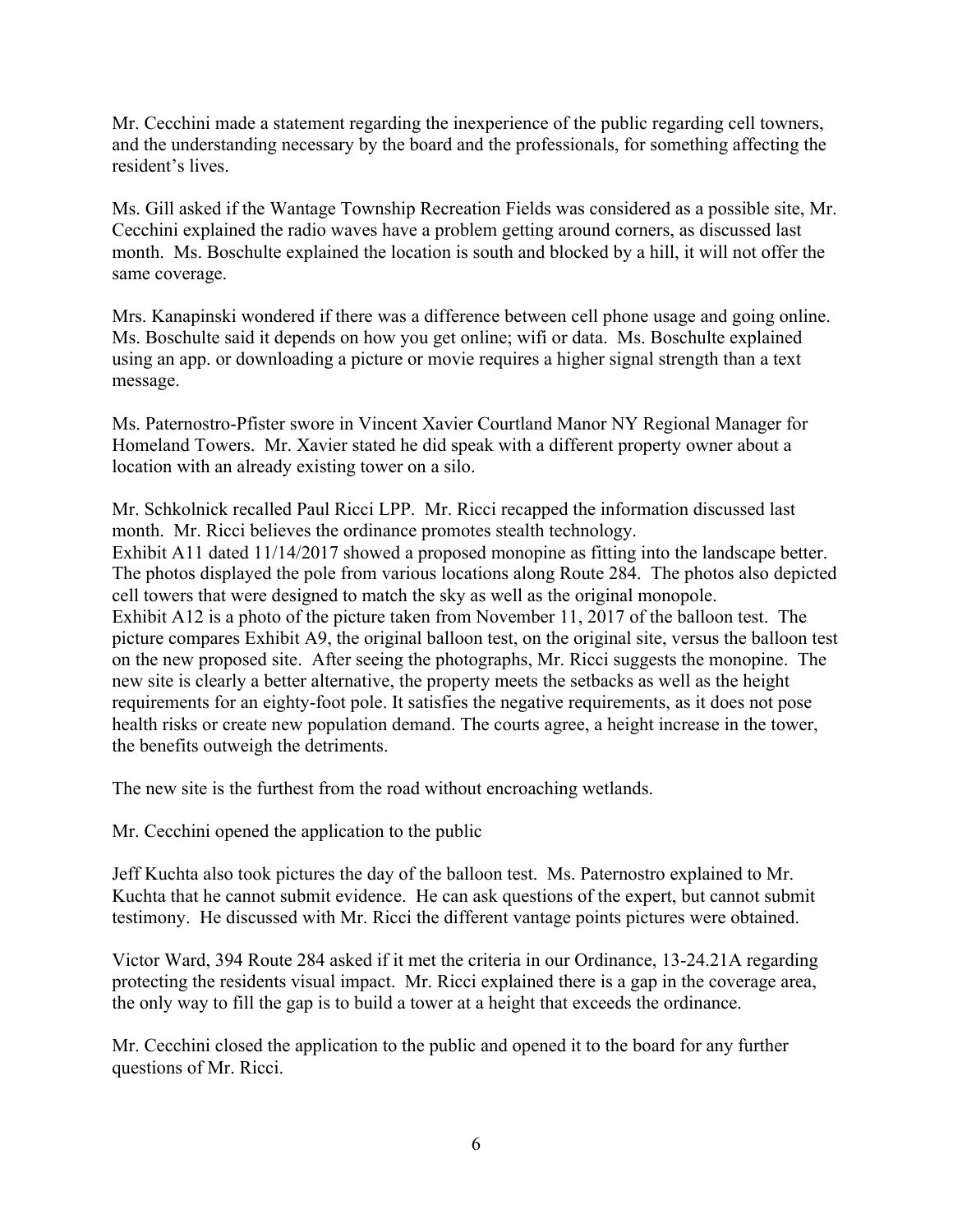There being none he opened it back up to the public for final comments or impact statements.

Patty Kuchta 383 Route 284 states she has lived in her house for 29 years and does not want to look at a cell tower. The man that owns the cell tower property does not live on the property. The neighbors must look at it. She runs a daycare in the house, and feels she will lose business.

Joanne Tracy had questions regarding variances, Ms. Patternostro-Pfister explained legally, the benefits must outweigh the negatives.

Martin Vander Heide owns the property where the cell tower is on the silo, he didn't remember being asked if a cell tower could be put in his yard, as Mr. Xavier spoke his memory was jarred. He said no to the company because he didn't want to look at a tower. He wanted to clarify the misunderstanding.

Jeff Kuchta feels he should have brought an attorney, he has two pages of signatures from neighbors that do not want a tower on the property. All the neighbors get signals. He feels the recreation fields would be a better spot. He stopped at the refuge, it was explained they are not a park, they are a refuge, they do not have a lot of foot traffic. He is concerned with loss of value in his home. They own a daycare and parents that saw the balloon test, were not happy. He asked why a technical consultant was not brought in by the board. Mr. Cecchini, explained the town brought in radio frequency experts on prior applicants and they were always in agreement with the applicant's professionals.

Victor Ward has lived in Wantage for 30 years, is afraid property values will drop, concerned about the health implications, and his view will be comprised.

Mike Clark noted the board has heard the displeasure from the residents, and wonders how many towers will be in the town.

Terry Berntsen, 65 Deckertown Turnpike, said she did not receive notification, and wondered where she finds the information, Mr. Cecchini explained residents within 200 feet receive notifications. He also directed her to the website for the agenda.

Mr. Cecchini closed the public portion of the application and opened it to the board.

Mike Walther, asked if it was possible to upgrade any of the towers in the area. Ms. Boschulte stated not it was not possible,

Mr. Bono, wondered if the answer to the problem is having 300 cell towers in town.

Mike Cecchini stated that when he heard the testimony regarding a refrigerator and other appliances which emit more waves than a cell tower, the health issue was taken off the table. He discussed the significant gap in service and the good faith effort that has been made examining less intrusive alternatives. A decision deciding the tower cannot be based on economics nor emotion. There is a certain necessity to a public utility and public safety. The board cannot vote without a site plan. Homeland did what they were asked to do by providing a new site. Mr.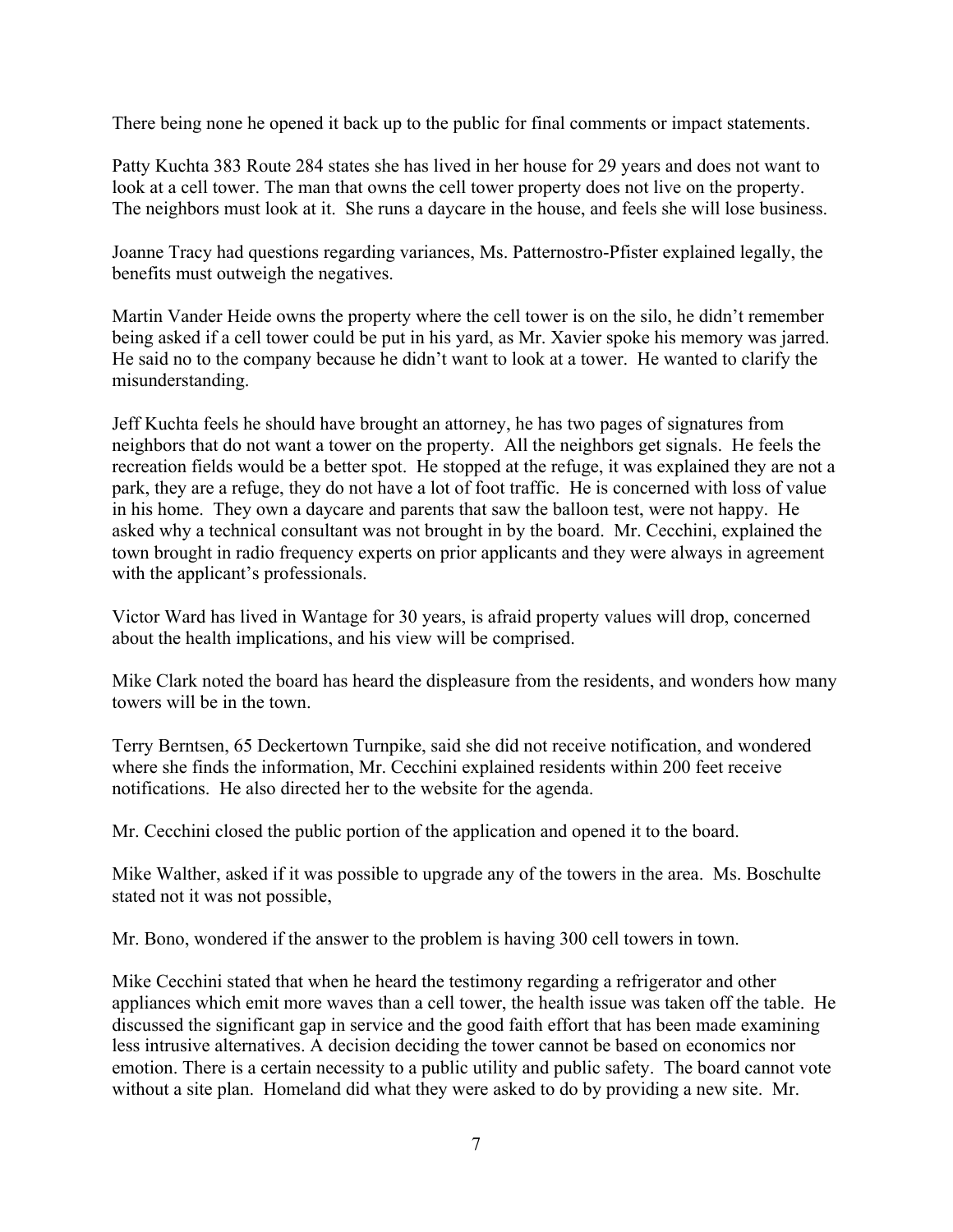Schkolnick asked if it was possible to vote on the D3 variance and preliminary site plan approval, subject to coming before the board with the site plan.

Both Ms. Paternostro-Pfister and Mr. Pellow agreed they must come before the board with site plans if the height variance is approved.

Mr. Cecchini asked for a motion to approve or disapprove the D3 height variance indicated on the most current plans, with the condition no construction can be started until the site plan is approved by the board.

Mr. Bono asked if a denial were to happen, if they would be able to place an eighty-foot tower without any approvals, Mr. Cecchini responded two or three towers could be placed without board approval.

Mr. Slate feels it is a necessity to have the tower, Homeland Towers made a good faith effort by moving the tower. Mr. Slate stated, he has one of the largest towers located in the State Park, in his yard. He feels they are mandated to approve this.

Mr. Slate made a motion to approve the D3 height variance indicated on the most current plans with the condition no construction can be started until the site plan is approved, Mr. Grau seconded the motion. Ayes: Slate, Bono, Cecchini. Nays: DeBoer, Gill, Grau, Kanapinski.

# **L-2017-10 New Cingular Wireless**

Block 163, Lot 26 71 Deckertown Turnpike The applicant is proposing to construct a 120-foot tree pole tele-communications tower. The applicant plans to place twelve telecommunication antennas on the tree pole, plus a lightning rod to 130 feet, along with equipment compound. A Conditional use variance and a height variance are needed. Preliminary and final site plan approval is needed. The application is carried from the October 24, 2017 meeting. No new notice is necessary.

Attorney Judy Fairweather introduced Matthew Bartlett principal of Atlantic Site Development LLC consulting firm that does work for AT&T. They are looking for appropriate locations for towers. There is a tower located at 21 Upper Mountain Road, owned by Service Electric Cable. The request to rent space on the tower was denied

Mr. Cecchini opened the application to the board for questions of this witness.

Mr. Grau asked why the request was denied. There was no reason given, just the board denied the request.

Mr. Bono inquired if there were other antennas on the tower, Mr. Bartlett said yes, Verizon Wireless. Mr. Cecchini wondered if there may be a non-compete.

Mr. Cecchini opened the application to the public.